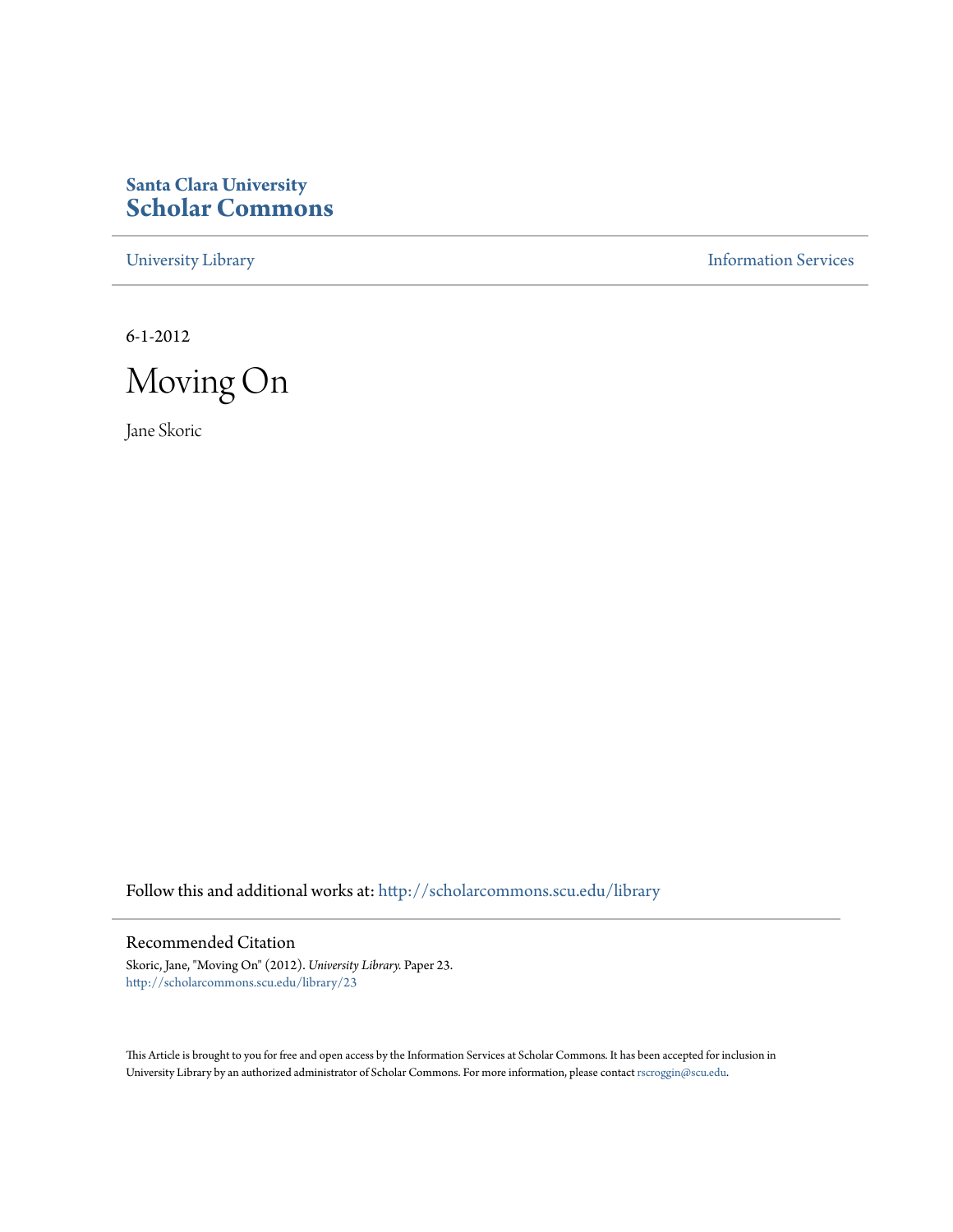## Logistics and Resource Distribution Services Newsletter

June 2012 p. 5-6



## **Moving On**

*By Jane Skoric (special guest)* 

Do you cringe at the thought of making a mistake, forgetting a fact, overlooking a should? Are you horrified when you (or someone else) experience(s) a faux paus? Since leaving UNLV, seven months ago, my interactions have been many, varied, and have included all of the above embarrassments. What has kept my enthusiasm and optimism from deflating? Well, most certainly my 'Tigger-like personality' played a role, as did a quote by Peter T. Mcintyre: "Confidence comes not from always being right but from not fearing to be wrong."

On Monday, June 11, 2012, I returned from my first North American Serials Interest Group (NASIG) conference. It surpassed all my expectations! I met interesting people from many different libraries and information areas whose eyes did not glaze over when I mentioned serials and e-resources. The late afternoon of Day One, however, shall be forever imprinted upon my memory by a mortifying event.

During the First-timers reception, I met my NASIG conference mentor, as well as other people seated around our table. In fact, most of the day had been spent meeting people and trying to attach names with faces. Perhaps half an hour into the event, a woman walked over and tapped me on the shoulder. I turned around, first glancing at her face and then quickly at her name tag. Being most unfortunately without my glasses, I saw but a blurred name and institution. As had been the practice most of the day, I held out my hand to shake upon our introduction (although we did not exchange names). Small talk was made and she left.

Now, when exactly the ah-ha moment came has been mercifully erased from my memory. Oh, but come the realization did! The woman who had tapped me on the shoulder, with whom I had chatted for a minute or two, was someone I work with at Santa Clara University! 6

In fact, we have exchanged emails, phone calls, and have even met one-on one!

Gasp!

Gulp!

Onward!

The next morning, Day Two, it was my mission to find and talk with this woman. Sincere apologies were on the tip of my tongue. Yet, looking amongst several hundred people, for one particular person can be rather challenging. Fortunately, I spotted her and made my way through the crowd.

She seemed happy to see me, then confused as I began to apologize for not recognizing her the day before. Warmly she attempted to reassure me that she understood. She shared plausible explanations for my lack of recognition. (Why had I not thought of those?!) We parted ways, heading off in different directions to our respective sessions.